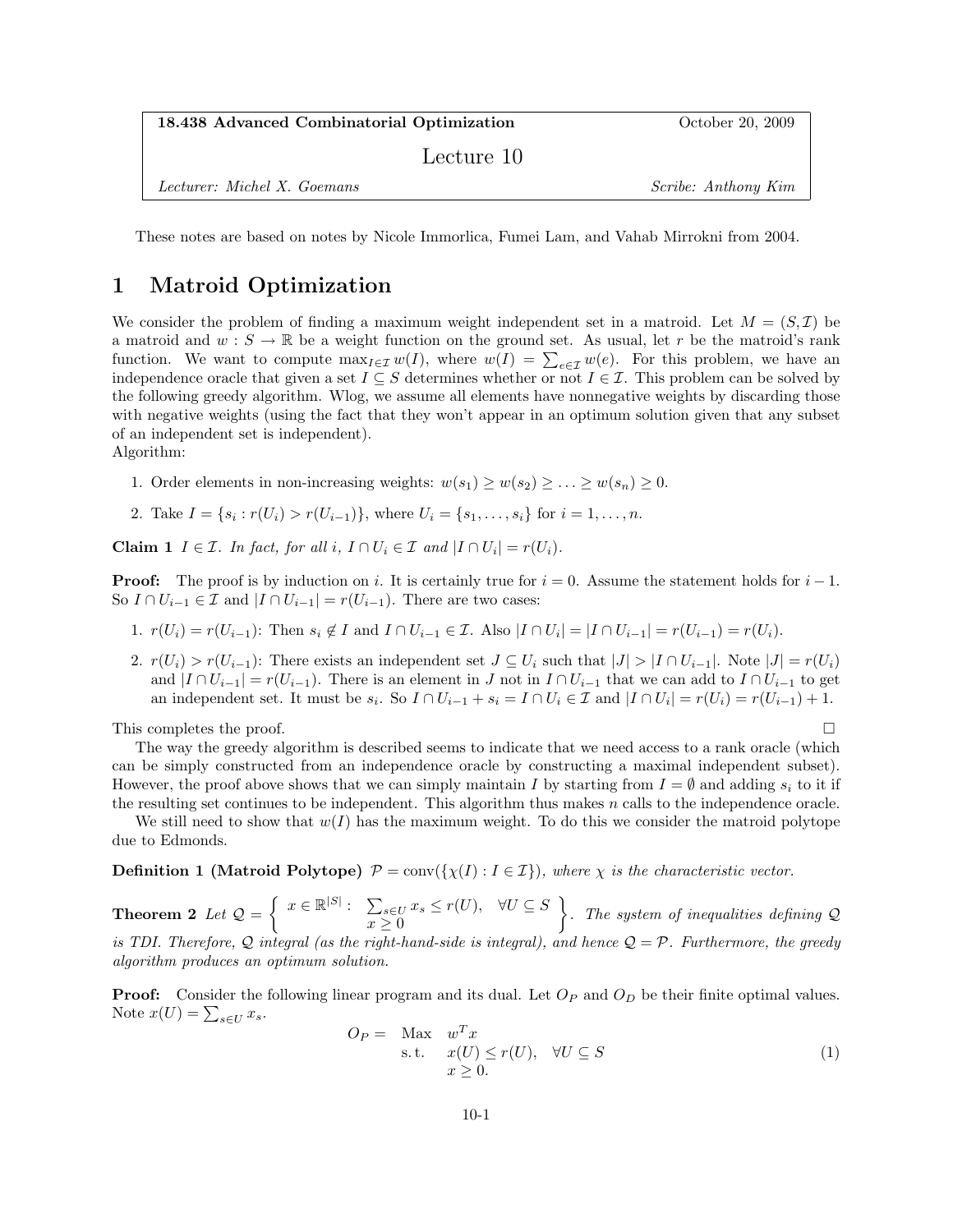$$
O_D = \text{Min} \sum_{\substack{U \subseteq S \\ S.t.}} r(U) \cdot y_U
$$
  
s.t. 
$$
\sum_{\substack{U : s \in U \\ y_U \ge 0}} y_U \ge w_s, \quad \forall s \in S
$$

$$
(2)
$$

Let  $w \in \mathbb{Z}^{|S|}$ . We need to show that there exists an optimum solution to (2) that is integral. Wlog, we assume  $w$  is nonnegative by discarding elements with negative weights (as the corresponding constraints in the dual are always satisfied (given that  $y \geq 0$ ) and thus discarding such elements will not affect the feasibility/integrality of the dual). So  $w \in \mathbb{Z}_+^{|S|}$ . Let J be the independent set found by the greedy algorithm. Note that  $w(J) \leq \text{Max}_{I \in \mathcal{I}} w(I) \leq O_P = O_D$ . We find y such that the min value  $O_D$  equals  $w(J)$ . Define y as follows:

$$
y_{U_i} = w(s_i) - w(s_{i+1})
$$
 for  $i = 1, ..., n-1$ ,  
\n
$$
y_{U_n} = w(s_n),
$$
  
\n
$$
y_U = 0
$$
, for other  $U \subseteq S$ .

Clearly, y is integral and  $y \ge 0$  by construction. To check the first condition in Equation (2), we note that for any  $s_i \in S = \{s_1, \ldots, s_n\},\$ 

$$
\sum_{U:s_i\in U} y_U = \sum_{j=i}^n y_{U_j} = w(s_i),
$$
 by telescoping sum.

Hence  $y$  is a feasible solution of the dual linear program. Now we compute the objective function of the dual:

$$
\sum_{U \subseteq S} r(U) \cdot y_U = \sum_{i=1}^{n-1} r(U_i) \cdot (w(s_i) - w(s_{i+1})) + r(U_n) \cdot w(s_n)
$$
  
=  $w(s_1)r(U_1) + \sum_{i=2}^{n} w(s_i)(r(U_i) - r(U_{i-1}))$   
=  $w(J)$ .

It follows that  $w(J) = \text{Max}_{I \in \mathcal{I}} w(I) = O_P = O_D$  and that y gives the minimum value  $O_D$ . Since w was an arbitrary integral vector and there is a corresponding optimal integral solution y, it follows that the linear system defining Q is TDI. Since b is integral (as in  $Ax < b$  when Equation 1 is written this way), it follows that  $Q$  is integral. Furthermore, any integral solution x in  $Q$  is the characteristic vector of an independent set I (since  $x(U) = |I \cap U| \le r(U)$  for all U including circuits). Thus  $P = Q$ . Furthermore, the greedy algorithm is optimal.  $\square$ 

## 2 Matroid Intersection

Let  $\mathcal{M}_1 = (S, \mathcal{I}_1), \mathcal{M}_2 = (S, \mathcal{I}_2)$  be two matroids on common ground set S with rank functions  $r_1$  and  $r_2$ . Many combinatorial optimization problems can be reformulated as the problem of finding the maximum size common independent set  $I \in \mathcal{I}_1 \cap \mathcal{I}_2$ . Edmonds and Lawler studied this problem and proved the following min-max matroid intersection characterization.

## Theorem 3

$$
\max_{I \in \mathcal{I}_1 \cap \mathcal{I}_2} |I| = \min_{U \in S} \left( r_1(U) + r_2(S \setminus U) \right).
$$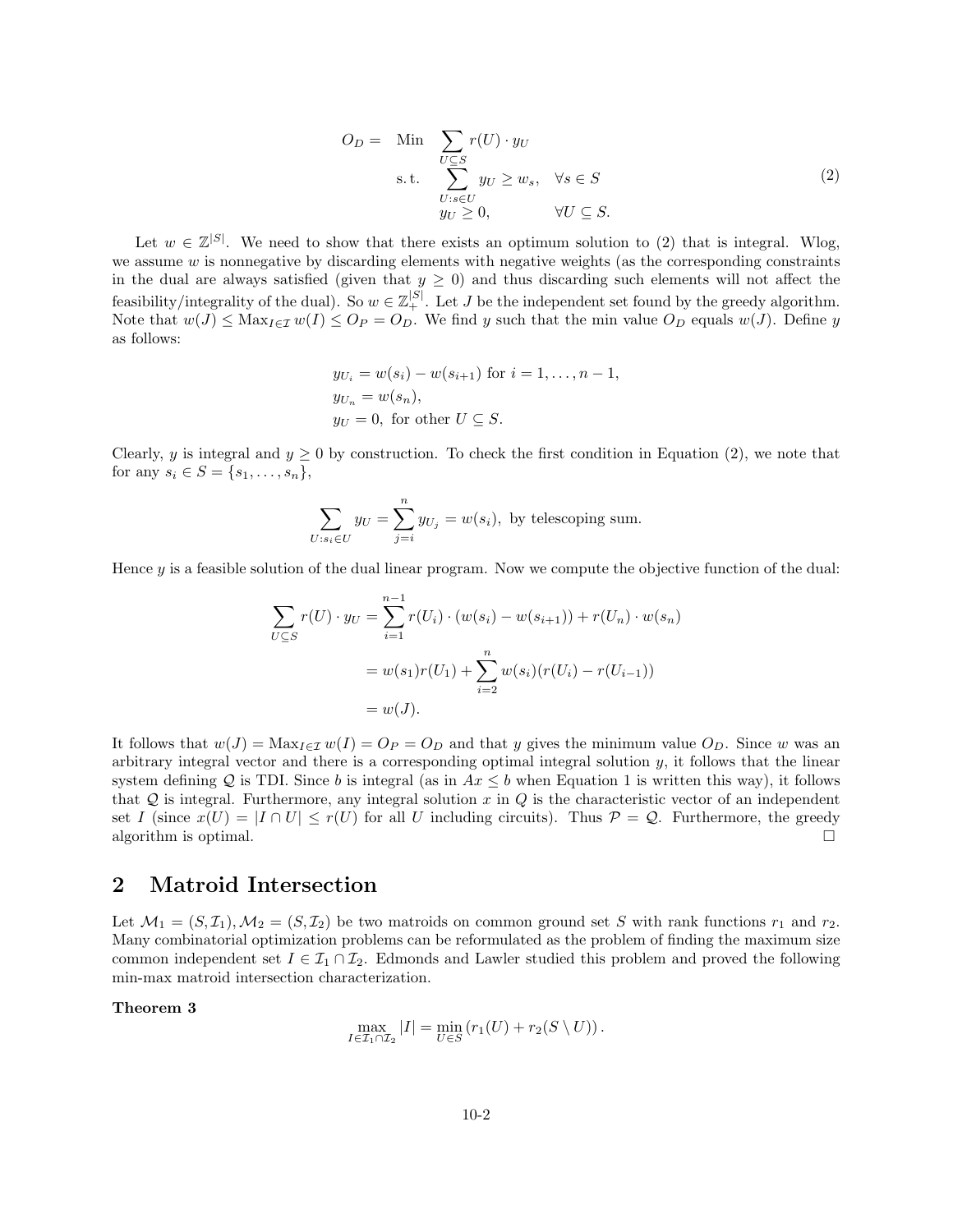The fact that the min  $\leq$  max is easy. Indeed, for any  $U \subseteq S$  and  $I \in \mathcal{I}_1 \cap \mathcal{I}_2$ , we have

$$
|I| = |I \cap U| + |I \cap (S \setminus U)|
$$
  

$$
\leq r_1(U) + r_2(S \setminus U),
$$

since  $I \cap U$  is an independent set in  $\mathcal{I}_1$  and  $I \cap (S \setminus U)$  is an independent set in  $\mathcal{I}_2$ . Therefore,  $\max_{I \in \mathcal{I}_1 \cap \mathcal{I}_2} |I| \le$  $\min_{U \in S} (r_1(U) + r_2(S \setminus U))$ . We will prove the other direction algorithmically.

There is no equivalent theorems for three or more matroids. In fact, the problem of finding the independent set of maximum size in the intersection of three matroids is NP-Hard.

**Theorem 4** Given three matroids  $\mathcal{M}_1, \mathcal{M}_2, \mathcal{M}_3$  where  $\mathcal{M}_i = (S, \mathcal{I}_i)$ , it is NP-hard to find the independent set I with maximum size in  $\mathcal{I}_1 \cap \mathcal{I}_2 \cap \mathcal{I}_3$ .

**Proof:** The reduction is from the Hamiltonian path problem. Let  $D = (V, E)$  be a directed graph and s and t are two vertices in D. Given an instance  $(D = (V, E), s, t)$  of the Hamiltonian path problem, we construct three matroids as follows:  $\mathcal{M}_1$  is equal to the graphic matroid of the undirected graph G which is the undirected version of D.  $\mathcal{M}_2 = (E, \mathcal{I}_2)$  is a partition matroid in which a subset of edges is an independent set if each vertex has at most one incoming edge in this set (except s which has none), i.e,  $\mathcal{I}_2 = \{F \subseteq E : |\delta^-(v) \cap F| \le f_s(v)\}\$  where  $f_s(v) = 1$  if  $v \neq s$  and  $f_s(s) = 0$ . Similarly, we define  $\mathcal{M}_3 = (E, \mathcal{I}_3)$  such that  $\mathcal{I}_3 = \{ F \subseteq E : |\delta^+(v) \cap F| \leq f_t(v) \}$  where  $f_t(v) = 1$  if  $v \neq t$  and  $f_t(t) = 0$ . It is easy check that any set in the intersection of these matroids corresponds to the union of vertex-disjoint directed paths with one of them starting at s and one (possibly a different one) ending at t. Therefore, the size of this set is  $n-1$  if and only if there exists a Hamiltonian path from s to t in D.

## Examples

The following important examples illustrate some of the applications of the matroid intersection theorem.

1. For a bipartite graph  $G = (V, E)$  with partition  $V = V_1 \cup V_2$ , consider  $\mathcal{M}_1 = (E, \mathcal{I}_1)$  and  $\mathcal{M}_2 = (E, \mathcal{I}_2)$ where  $\mathcal{I}_i = \{F : \forall v \in V_i, \deg_F(v) \leq 1\}$  for  $i = 1, 2$ . Note that  $\mathcal{M}_1$  and  $\mathcal{M}_2$  are partition matroids, while  $\mathcal{I}_1 \cap \mathcal{I}_2$ , the set of bipartite matchings of G, does not define a matroid on E. Also, note that the rank  $r_i(F)$  of F in  $M_i$  is the number of vertices in  $V_i$  covered by edges in F. Then by Theorem 3, the size of a maximum matching in  $G$  is

$$
\nu(G) = \min_{U \in E} (r_1(U) + r_2(E \setminus U)) \tag{3}
$$

$$
= \tau(G) \tag{4}
$$

where  $\tau(G)$  is the size of a minimum vertex cover of G (as the vertices from  $V_1$  covered by U together with the vertices of  $V_2$  covered by  $E \setminus U$  form a vertex cover). Thus, the matroid intersection theorem generalizes K˝onig's matching theorem.

2. As a corollary to Theorem 3, we have the following min-max relationship for the minimum common spanning set in two matroids.

$$
F \text{ spanning in } M_1 \text{ and } M_2 |F| = \min_{B_i \text{ basis in } \mathcal{M}_i} |B_1 \cup B_2|
$$
  
= 
$$
\min_{B_i \text{ basis in } \mathcal{M}_i} |B_1| + |B_2| - |B_1 \cap B_2|
$$
  
= 
$$
r_1(S) + r_2(S) - \min_{U \subseteq S} [r_1(U) + r_2(S \setminus U)].
$$

Applying this corollary to the matroids in example 1, it follows that the minimum edge cover in a bipartite graph G is equal to the maximum of  $|V| - r_1(F) - r_2(E \setminus F)$  over all  $F \subseteq E$ . Since this is exactly the maximum size of a stable set in  $G$  (consider the vertices of  $V_1$  not covered by  $F$  and those of  $V_2$  not covered by  $E \setminus F$ , the corollary is a generalization of the Kőnig-Rado theorem.